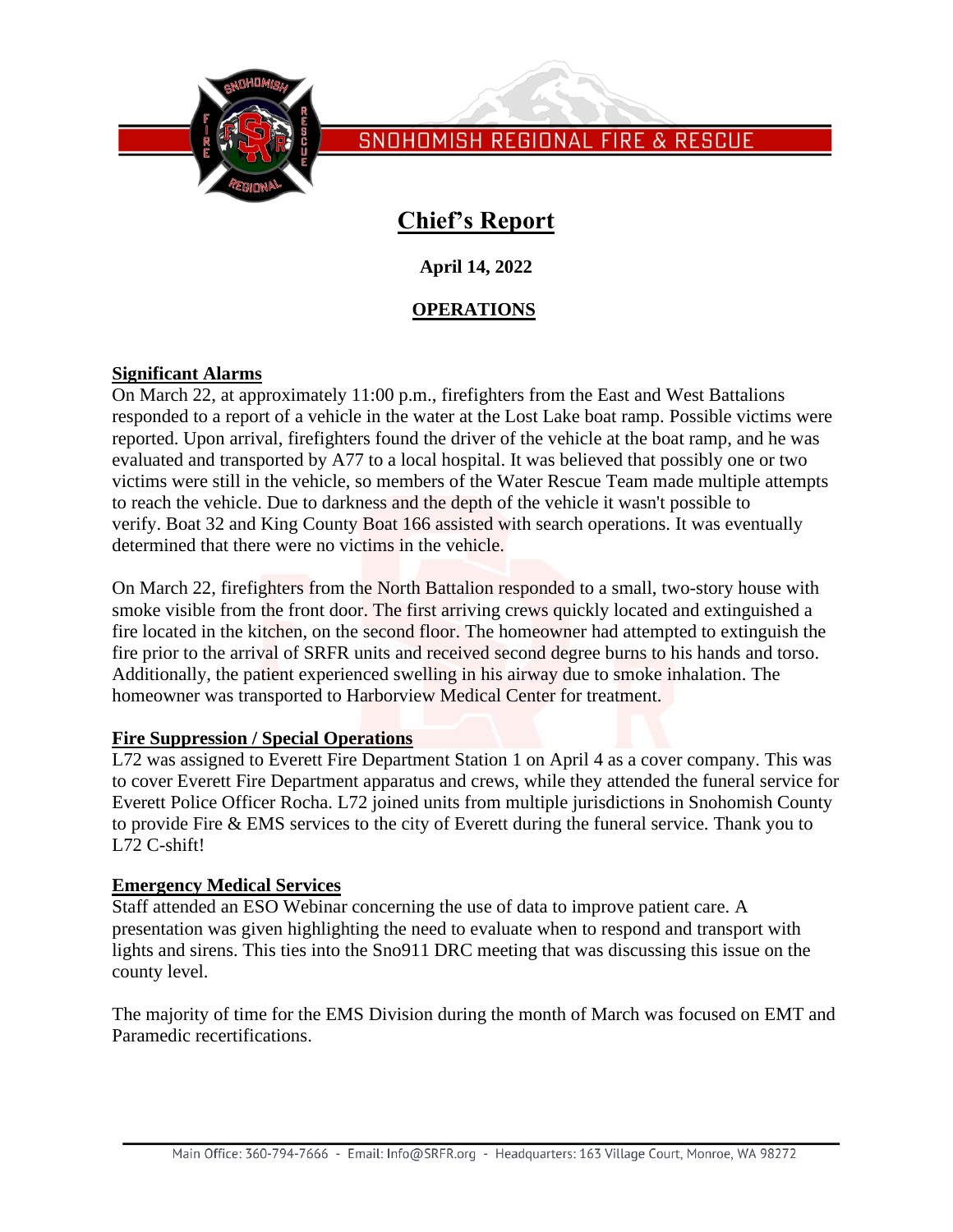

High Performance Trauma Management is being conducted for EMS training this quarter. Instructors are using new equipment given by donation, to build realistic injuries for crews to treat.

### **Training & Safety**

The recruit firefighters and company officers are in week 9 of 12 with training at the Snohomish County Fire Training Academy. Round three of evaluations took place on April 5.

The Training Division posted the second quarter's training on March 31st.

The Training, Operations and Health & Safety Deputy Chiefs attended the Center for Public Safety Excellence Conference during the week of March 21. The conference focused on fire organizations' accreditation and professional credential.

Training / Health & Safety is pleased to welcome Brett Fetcho as a Long-Term Acting Captain. Brett brings experience as the Peer Fitness Team Lead as well as a strong personal focus on Firefighter Wellness. Congratulations Captain Fetcho!

The SRFR Health & Safety Committee reviewed the SRFR Safety Improvement Plan that guides our participation in the LNI Firefighter Injury & Illness Reduction Program. The plan focuses on reducing carcinogenic exposures and musculoskeletal injuries. This pilot program offers reduced workers compensation costs for agencies that focus on preventative efforts. Reduced cost and a safer workplace are a great combination.

The Snohomish County COVID Force Protection Group continues to meet and promote a consistent county wide response to the pandemic. Recommendation adjustments are based on hospitalization rates and relevant regulatory guidelines for health care providers.

# **Vaccine Mandate Accommodation Review**

On August 9, 2021, Governor Jay Inslee issued Proclamation 21-14 requiring state employees and health care and long-term care providers to be fully vaccinated after October 18, 2021. SRFR is complying with the Governor's Proclamation. As an ongoing analysis, staff are engaged in an evaluation of the district's ability to modify accommodations provided to unqualified employees. Criteria currently under review includes the following:

- The lawful and regulatory requirements contained in Governor Jay Inslee's August 9, 2021, Proclamation 21-14 requiring state employees and health care and long-term care providers to be fully vaccinated after October 18, 2021
- The Vaccine Mandate Accommodation MOU with Local 2781
- Recommendations from the CDC, Snohomish Health District, and MPD Dr. Eric Cooper
- Legal review
- Operational impacts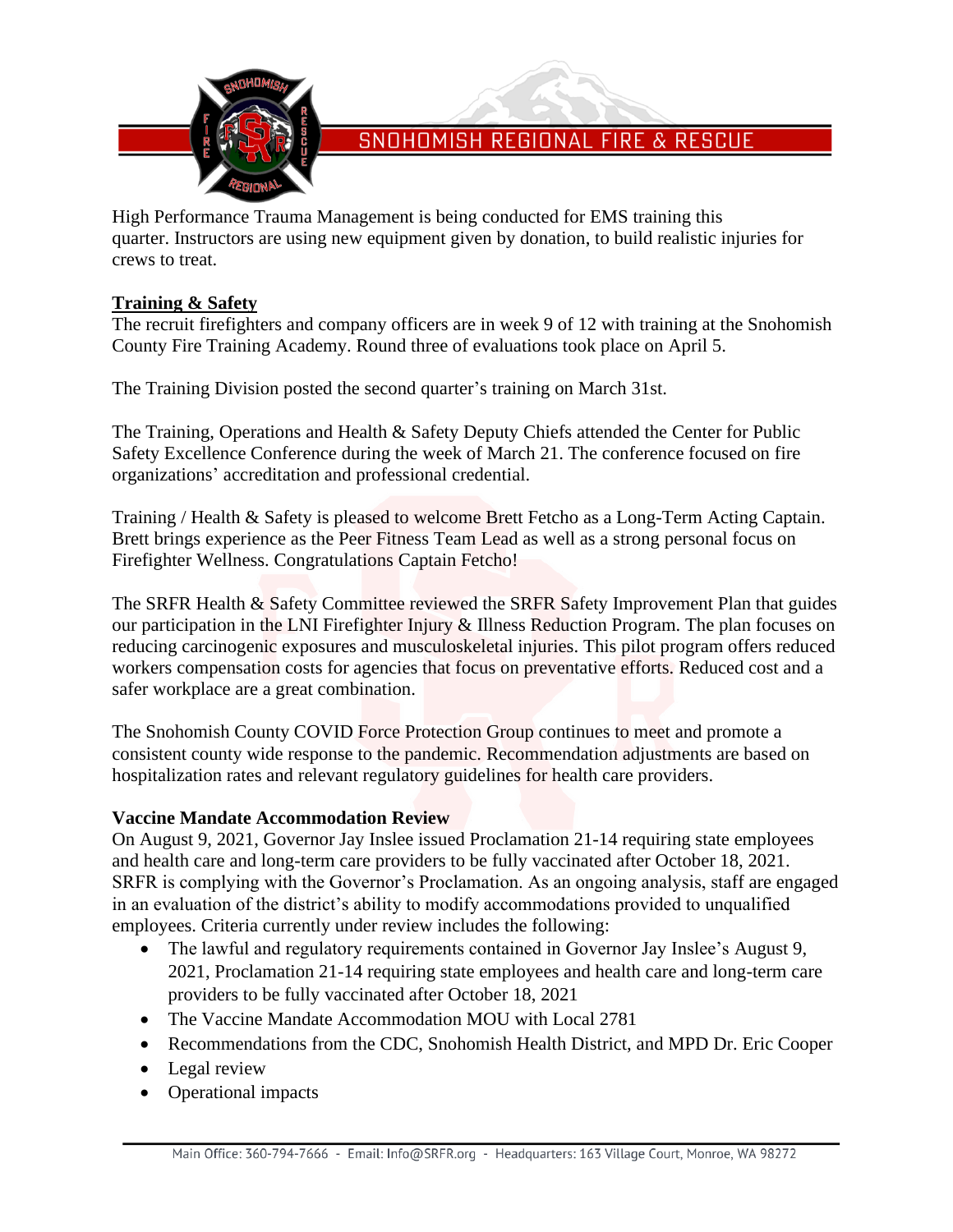

- Health and safety impacts
- Logistical impacts
- Risk management impacts
- Community impacts
- Internal culture impacts
- Financial impacts
- Insurance coverage
- Review of other agencies' accommodation policies
- Analysis of possible accommodation change
	- o Day shift assignment
	- o Operations assignment
	- o Maintain status quo
	- o Sustainability of possible accommodation change

As a result of the recent accommodation criteria analysis, staff are working with IAFF Local 2781 to develop a plan to allow employees with a religious or health related exemption to safely return to work.

# **PLANNING**

Public Education Updates:

School YTD: 2nd Grade Classes Visited: **36 out of 77**

- o **March 17 - April 6**
	- Mill Creek Elementary: **3**
- o Scheduled: **4 (2nd Grade) & 5 (9th Grade Hands Only CPR)**

Adult & Senior Safety Classes YTD: **4**

o The next class is Disaster Preparedness on **April 13**

### Social Media Snapshot: **March 17 – April 6**

- **49** Posts
- **88** New Followers/Accounts
- **66,051** Impressions/Engagement/Clicks

The Spring 2022 Newsletter dropped this last week. The newsletter features the Water Rescue Team, a Chief's Message, window falls safety, and bike helmet safety.

PES Kaitlin King and PIEO Peter Mongillo are working with our webmaster to update our SRFR website with current content on the following pages:

- o About Us section
- o Recruitment/Employment section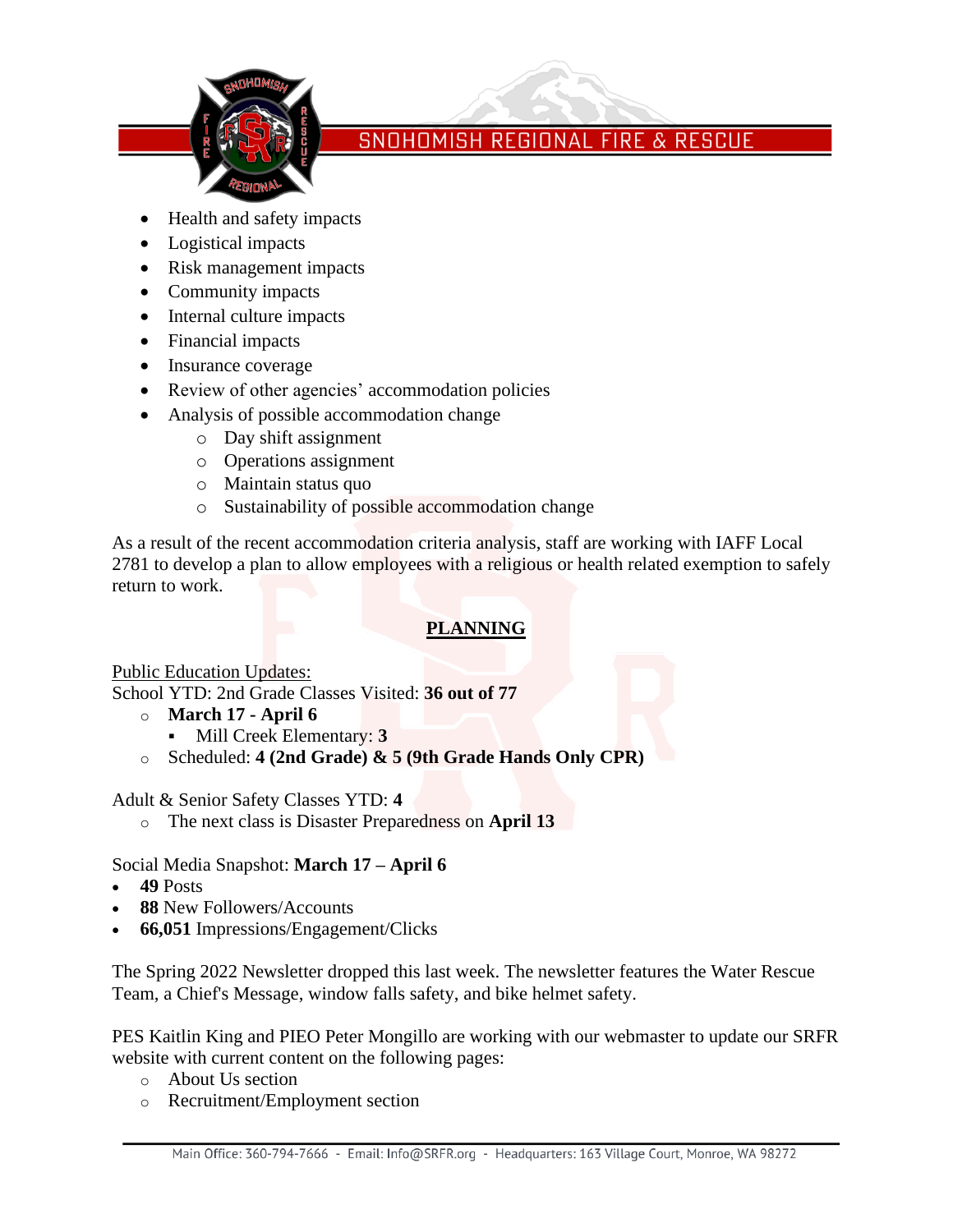

# **LOGISTICS**

### **Logistics**

Logistics/Facilities is working to support the Capital Facility Plan. Future initiatives will include:

- Continue with Rice Fergus Miller on Station 83 and the immediate priority of the Shop addition. Dave Fergus has announced that he will be retiring in the near future.
- Seek and obtain Project Managerial services early on in the process, to assist initial phases of the Capital Facility Plan projects.
- Seek Real Estate services for land acquisition for future Capital Facility Plan projects.

Logistics has compiled a surplus list that will be attached to a board resolution for approval at an upcoming Board of Commissioners Meeting.

Logistics has completed the Ground Maintenance bid process through MRSC. Two companies submitted quotes for service. The contract will be awarded to AJ's Landcare.

CBRE has completed the marketing summary for the sale of the training property land. The property will go on the market shortly.

Logistics was able to pinpoint the musty smell that was coming from an office at Station 31 and it appears that the cast iron drain pipe under the concrete slab is failing. Logistics is researching options for fixing the failing drain pipe.

# **BUSINESS ADMINISTRATION**

### **Finance**

At the end of March, we received the first quarter service payment from the city of Mill Creek in the amount of \$1,084,056.75.

We are continuing to work on the annual financial report. It is due by May 30th this year.

Draft Budget Amendment #1 for 2022 is being presented to the Board for the first review. It includes updates in beginning balances, encumbrances from 2021, back-pay for both the Teamsters and the Battalion Chiefs' contracts, updates to Teamsters pay due to the recently settled contract, the budget re-infusion plan and other items.